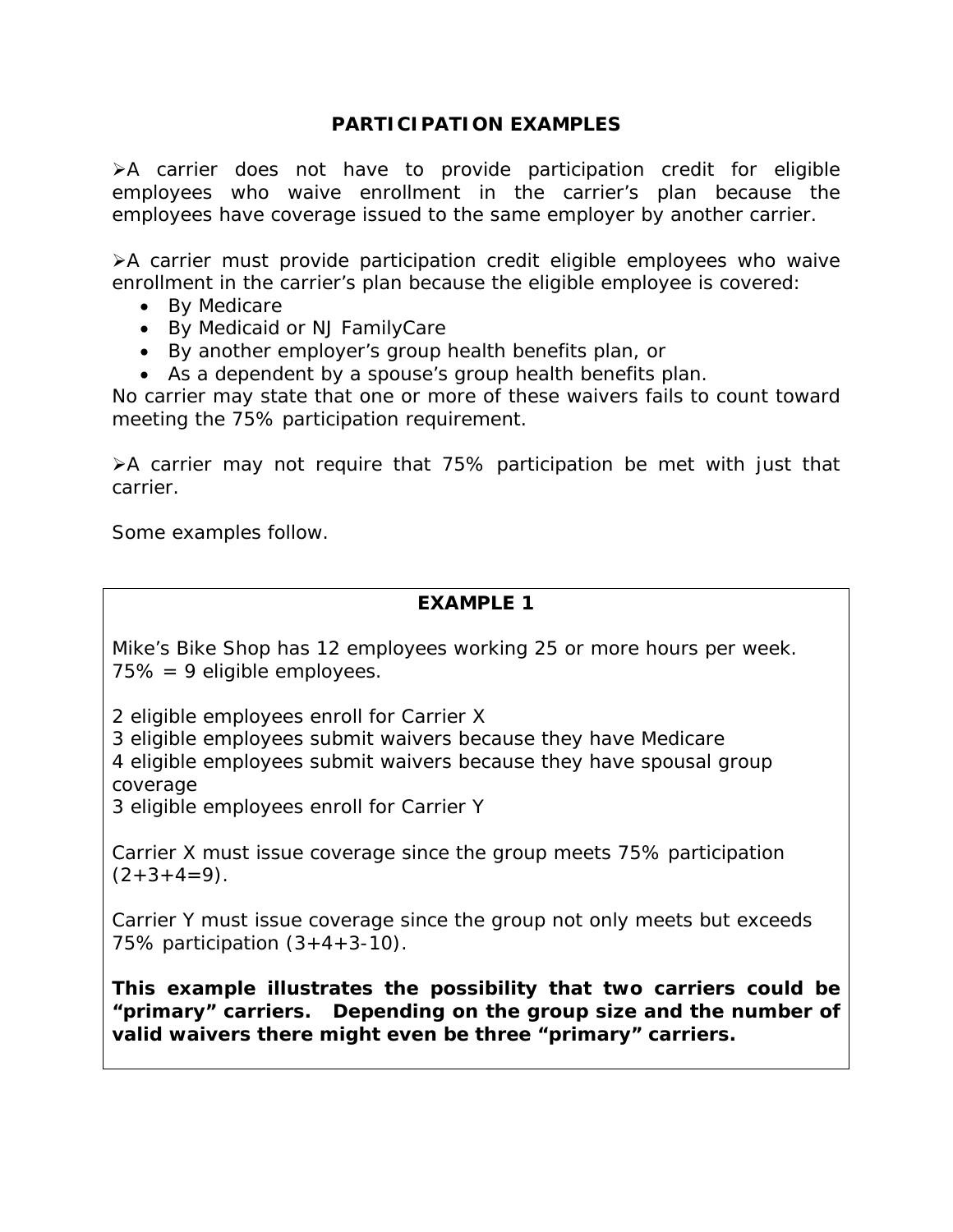# **EXAMPLE 2**

Mike's Bike Shop has 4 employees working 25 or more hours per week. 75% = 3 eligible employees.

1 eligible employee enrolls for Carrier X

1 eligible employee submits a waiver because the employee has coverage under another group plan with a different employer

1 eligible employee submits a waiver because the employee has spousal group coverage

1 eligible employee simply waives coverage

Carrier X must issue coverage since the group meets 75% participation  $(1+1+1=3)$ .

# **EXAMPLE 3**

Mike's Bike Shop has 12 employees working 25 or more hours per week. 75% = 9 eligible employees.

2 eligible employees enroll for Carrier X

2 eligible employees submit a waiver because they have Medicare coverage 2 eligible employees submit a waiver because they have spousal group coverage

3 eligible employees enroll for Carrier Y

3 eligible employees simply waive coverage

Carrier X declines to issue coverage since the group fails to meet 75% participation  $(2+2+2=6)$ .

Carrier Y declines to issue coverage since the group fails to meet 75% participation  $(2+2+3=7)$ .

**This example illustrates a situation where the employees enrolling for coverage need to be under the same carrier's plan in order to meet participation.**